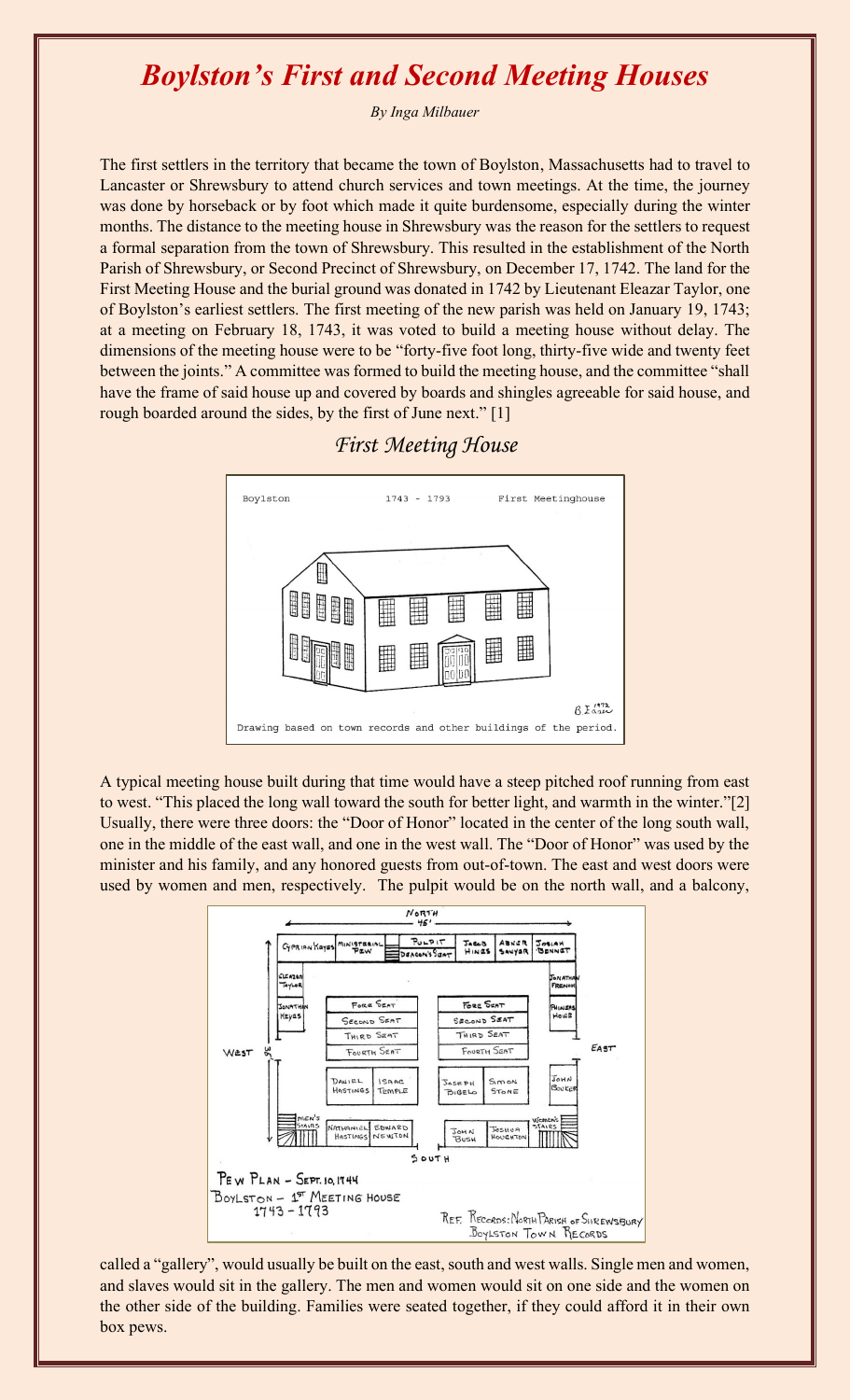The First Meeting House of the Second Parish of Shrewsbury which would become the First Parish of Boylston in 1786, was located on the north-eastern side of the Old Burial Ground with its main door facing the Old Burial Ground. In 1772, the First Noon House, or Sabbath House, was built behind the Meeting House. As meeting houses were unheated, worshippers would go to the Sabbath house to warm themselves between services and share the noontime meal. Reverend Ebenezer Morse was ordained for the North Precinct Church on October  $26<sup>th</sup>$ , 1743. For more information about the members of the First Meeting House and its ministers please see *Boylston's Church History* on the website of the Boylston Historical Society and Museum: [https://www.boylstonhistory.org/category/Boylston\\_Church\\_Formation/c145](https://www.boylstonhistory.org/category/Boylston_Church_Formation/c145)

The meeting house in the American colonies originally served dual purposes, as a house of worship and a place for public affairs until the separation of church and state. As Paul Wainwright describes in *Colonial Meetinghouses of New England* "it was common to support the dominant church referred to as the "standing order" - by taxing the citizens. In fact, in the early years a town was not granted a charter until it had built a meetinghouse and hired a minister." [3] The Second Precinct of Shrewsbury was incorporated as the Town of Boylston, Massachusetts in 1786. It was not until 1833, that the Commonwealth of Massachusetts would pass an amendment to Massachusetts State Constitution to separate the church and state.

## *Second Meeting House*

By 1791, the First Meeting House in Boylston had begun to deteriorate and the building was becoming too small for the growing congregation, so a new meeting house was necessary. The Second Meeting House was built in 1793 on the site of the present Sawyer Memorial Library.

The building had a bell tower and a clock, around 1796 a bell was installed. The bell was purchased from a London firm, was made of steel and weighed 993 pounds. William O. Dupuis mentions in *History of Boylston 1786-1886* that a bell was ordered from Paul Revere & Sons at Canton, for the



church in Boylston in October 1809. The records of the Paul Revere Bell Company mention "the purchase of a bell for \$471.66 @ 42 cents a pound for a bell weighing 1123 pounds, with credit given for an old bell, weighing 993 pounds @ 25 cents a pound, for a total of \$248.25, leaving a balance of \$223.41." The balance was paid on October 19, 1809. [4] A new Noon House was built in 1796 near the spot where the current War Memorial stands.

One of the windows from the Second Meeting House was kept and is on display in the Boylston Historical Society and Museum. It was, most likely, situated in the center of the wall above the pulpit. This early nineteenth century wheel window is made of wood divided by simple spokes radiating from a central boss. It has clear single-glass panes in each opening. The window was donated in 1973 by Henry J. Harlow. The portraits in the window, as seen in the photographs below, show some of the ministers who served in what would become the First Congregational Church of Boylston.



**Second Meeting House Window**  *(front and back views) BHSM Object Collection*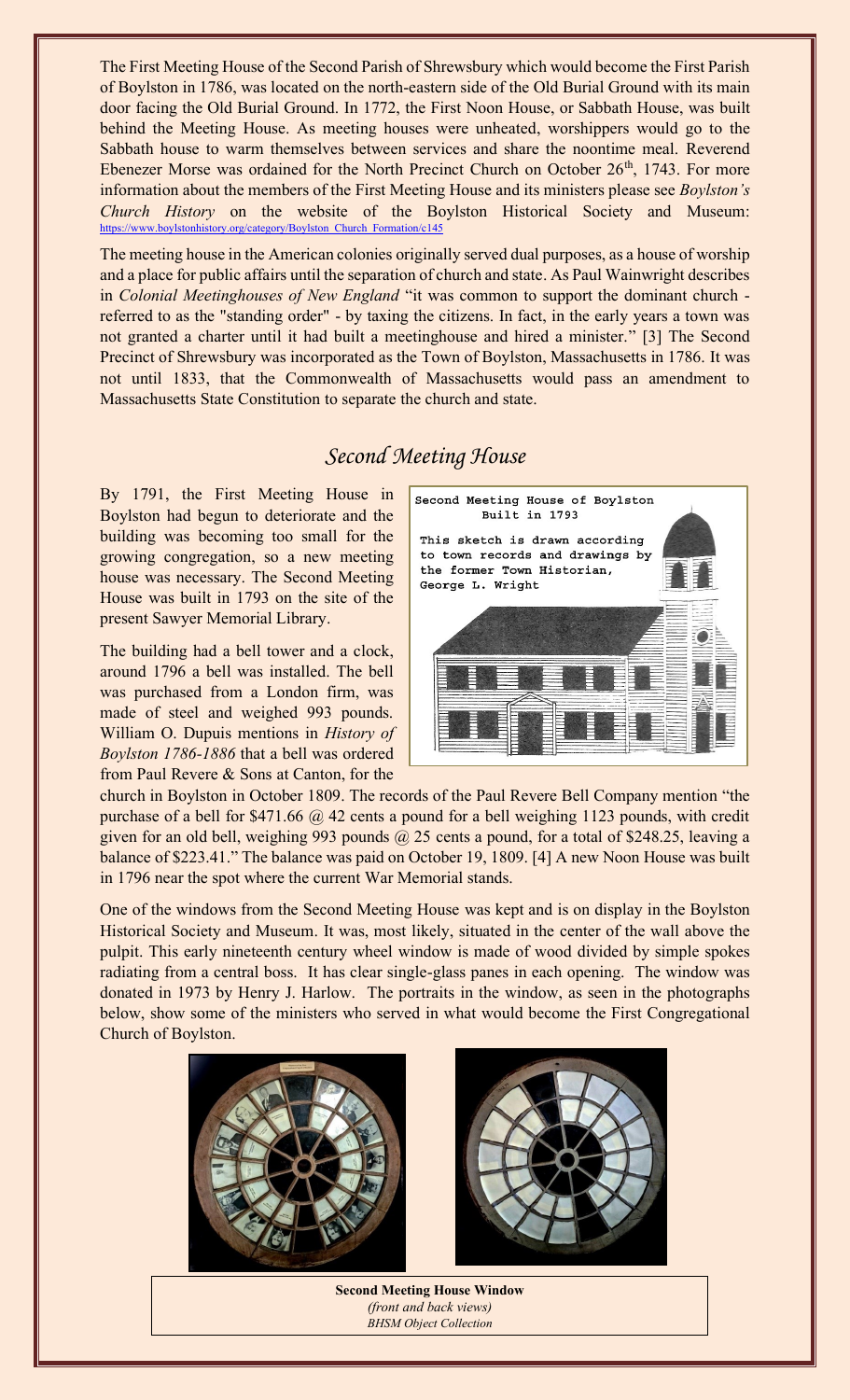

**Pew Doors from Second Meeting House** *Left side door with #18; Right-side door was taller BHSM Object Collection*

These pew doors from the Second Meeting House in the photographs were donated to the Boylston Historical Society and Museum by Mr. and Mrs. Joshua Bradford, whose Boylston forebearers were the Hastings and Reed families.

In the early New England meeting houses, the seats were "long, narrow, uncomfortable benches which were made of simple, rough hand-riven planks placed on legs like milking-stools." [5] As the wealth in the colonies grew, spots for pews (sometimes called "pitts") were sold to, initially, a few influential or rich men who wished to sit together, and eventually to any family of dignity or wealth. The pews built by individual members were individual, not communal properties. "Permission to build a pew was granted by the church and town, and built at one's own expense." [6] In the late 1700s this changed, and churches would build and offer pews for sale or rent.

In 1830, the construction of the granite Town Hall on the Boylston Town Common near the Noon House had begun. The building opened in the spring of 1831 and all public, town and social meetings were held in the Town Hall. The Second Meeting House was viewed as too large and plans were made to build a new church. On December 10, 1835 the Third Meeting House on the Boylston Town Common, where the First Congregational Church now stands, opened its doors. The above-mentioned bell from the Second Meeting House had been transferred to the new building. The Noon House was not needed any more; it was taken down and moved to 22 School Street to be used as a home.

Just as the First Meeting House led to the founding of Boylston, the construction of the Second Meeting House had serious implications for the Town of Boylston itself. The decision of the location of the Second Meeting House contributed to the division that led to the formation of the town of West Boylston. The parishioners living in the far western section of Boylston had complained that the distance they had to travel to attend services was excessive. Thus, the geographic center of the town had been proposed as a possible site for the new meeting house. At the town meeting of April 24, 1791, a committee was formed to find the actual center of the town. On November 21, 1791 the committee reported its findings to the full town meeting, and it was decided that the actual center of the town was the so-called Plain of Jotham Bush. This was located near the present Pine Grove Cemetery. Another committee was chosen to survey the site, and it reported on December 5, 1791 that it would cost 304 pounds just to lay out roads to this site. [7]

No action was taken until the meeting on January 30, 1792 when a motion to build the meeting house was passed, but to build on the Bush site was voted down. Instead, a motion to build on the land belonging to Eleazar Taylor was passed. This site, where currently the Sawyer Memorial Library is located, was approximately one mile east of the Bush site. Unable to come to a decision after several meetings, a committee of three citizens from the neighboring towns of Bolton, Lancaster and Northborough was appointed to mediate the issue on November 5, 1792. The report they submitted at the November 19, 1792 meeting concluded that the best site for the Second Meeting House was on the Taylor land and the Second Meeting House was built at the site of the current Sawyer Memorial Library. On the front lawn of the property, an historic marker placed by the Town of Boylston signifies its original location.